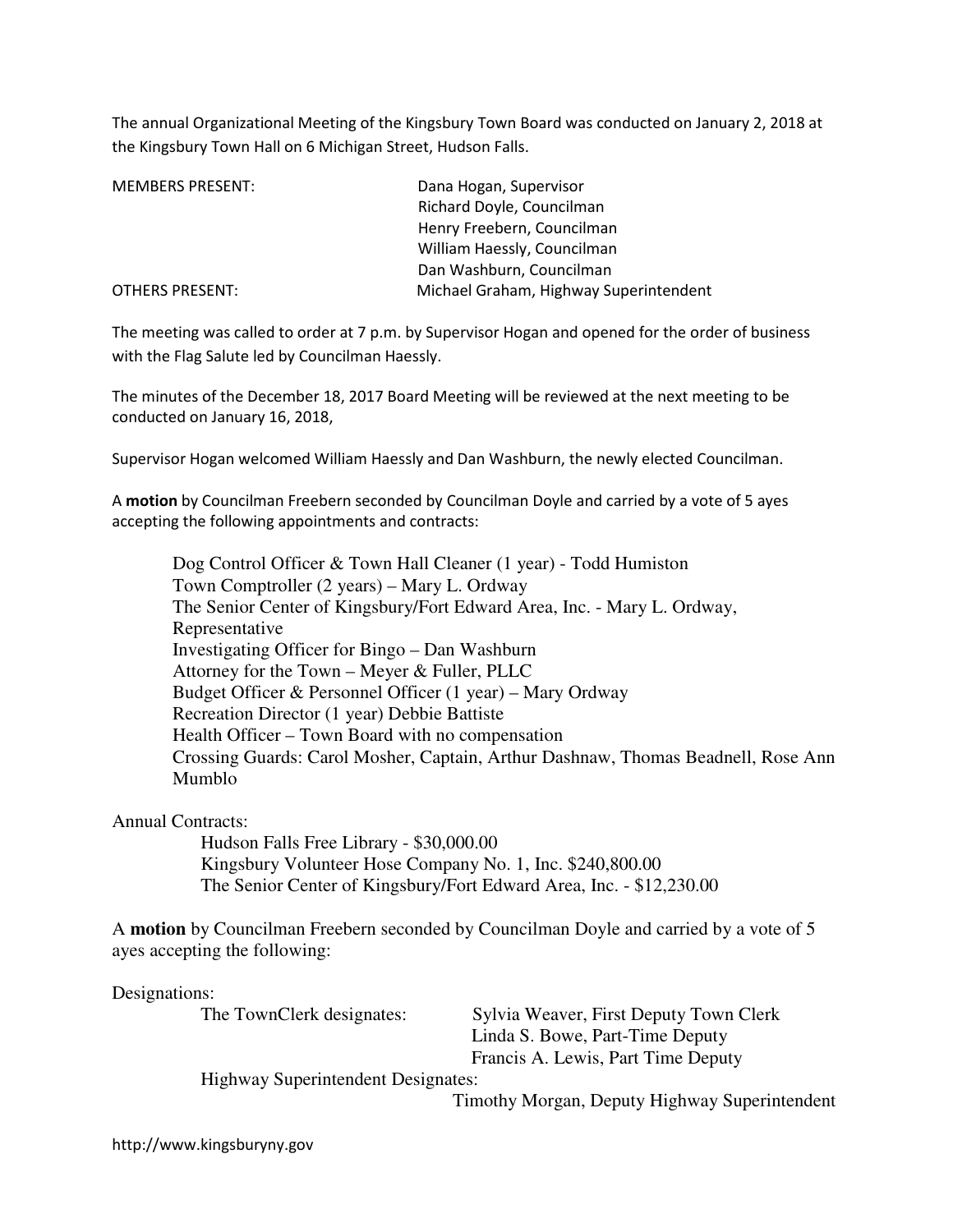James Chase, Water Superintendent Town Justice Designates: Laura Barody, Justice Court Clerk Sherry Ostrander, Part Time Deputy Justice Court Clerk Kenneth Grant, Court Security Office

Town Supervisor Designates Henry G. Freebern, Deputy Supervisor

Town Comptroller Designates:

Michelle Radliff, Confidential Secretary & Code Enforcement Secretary

#### Other Designations:

 Records Management Officer, Issuing Officer for Bingo and Games of Chance, Issuing Agent for Disabled Parking Permits and Records Access Officer – Cynthia Bardin Registrar of Vital Statistics: Cynthia Bardin with a Salary of \$1,000.00 Deputy Registrar: Sylvia Weaver with a Salary of \$1,000.00

Board of Ethics: Cynthia Bardin, Walt Sutliff & Ron Baker

Official Town Newspaper – The Post Star

Official Depository for deposit & safekeeping of all Town funds: Glens Falls National Bank & Trust Co.

A **motion** by Councilman Freebern seconded by Councilman Doyle and carried by a vote of 5 ayes accepting the following:

Town Board Meetings to be held on the First & Third Monday of each Month at 7:00 P.M. (as long as there business on the agenda for the Board)

Miscellaneous Motions:

The Comptroller shall have ninety (90) days after the close of the fiscal year to submit the annual report to the Town Board and the Office of the State Comptroller. Also a copy to be filed with the Town Clerk shall cause summary of such report to be Published within ten (10) days after receipt in the official newspaper (The Post Star) The mileage rate for Town Officials who use their own vehicles for Town Business: \$.50 per mile

## Supervisor's Committees:

 Recreation Commission Liason – Henry Freebern; Dan Washburn alternate Public Safety: Councilman Freebern, Councilman Doyle Building & Grounds/Highway – Councilman Freebern, Councilman Washburn Insurance – Councilman Doyle, Councilman Haessly Legal/Legislative – Councilman Doyle, Councilman Freebern Budget/Personnel – Councilman Doyle, Councilman Haessly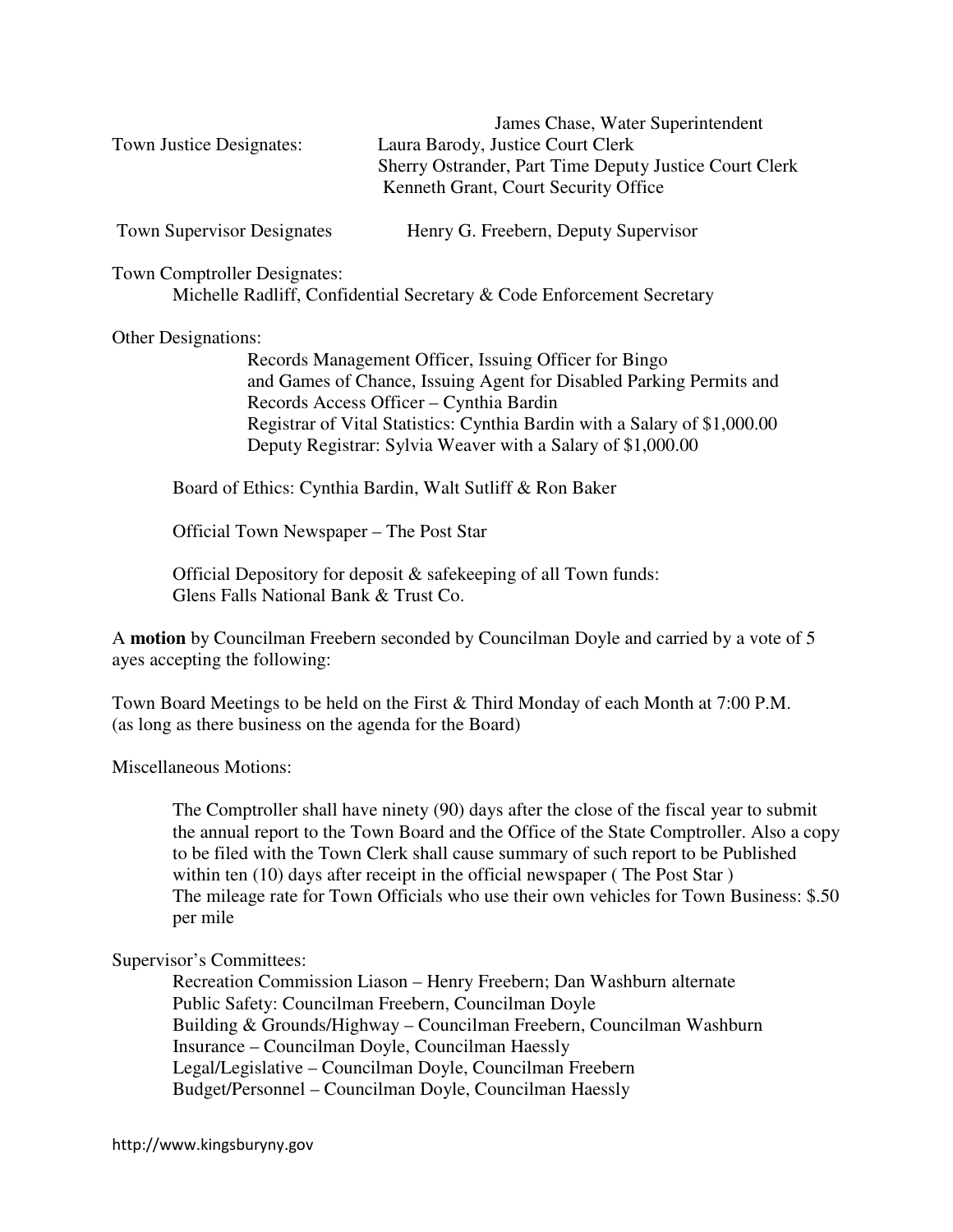Kingsbury Water Committee – Councilman Doyle, Councilman Freebern Town Clerk provided oaths of office to elected officers Supervisor Hogan, Councilman Haessly and Councilman Washburn.

# TOWN CLERK:

Town Clerk congratulated and welcomed the newly elected Councilman, William Haessly and Dan Washburn. She also announced the next Board Meeting would be conducted on Tuesday January 16, 2018.

# HIGHWAY SUPERINTENDETN:

Michael Graham congratulated the newly elected Councilman.

Michael Graham also reported the Town had received final payment for the sale of the Cat 120G grader; he will make arrangements for delivery with the buyer.

Councilman Haessly opened a discussion concerning the tax exemptions for solar structures in the Town. The discussion will continue at the January 16, 2018 Board Meeting with the presence of Sole Assessor Colleen Adamac and Town Attorney Jeffrey Meyer.

Councilman Doyle made a suggestion that the Board solicit for quotes for legal representation in the future. Councilman Doyle has no problem with the current representation but would like to be fair to the taxpayers. Supervisor Hogan will set a reminder for September 3, 2018.Councilman Doyle would like to also solicit for quotes for insurance; he stated the last time the Town solicited for quotes there was a \$6,000.00 savings. Supervisor Hogan will set a reminder for March 12, 2018.

Councilman Doyle opened a discussion about the Recreation Commission; he stated it was nice when there was ice skating and ski trips to Killington and would like to see the Recreation Commission offer these programs again. Councilman Freebern questioned how involved the school was with the Recreation Program. Supervisor Hogan explained when an audit was conducted last year it was suggested that we off load some of the responsibilities the Comptroller has in regard to the Recreation Commission; payroll being one of them. Supervisor Hogan and Comptroller Mary Ordway met with school officials to discuss the possibility of the Town paying the school to take over the Recreation program. At that time the school was not interested in taking over the program due to the adult softball program. The Board continued to discuss the current Recreation Program and possible changes for the future. The Town Board would not make changes that would have a negative impact on the current Recreation program. Supervisor Hogan also stated another good reason for the school to take over the program would be the fact that state funding may be available to the school for the Recreation Program.

Councilman Doyle requested to review Section 3 of the credit card policy; particularly the Sears credit card. Superintendent Graham stated he believes the Sears credit card had expired. Graham explained there was a First Card at Glens Falls National Bank & Trust with a \$3,000.00 limit for himself and Mary Ordway.

A **motion** by Councilman Freebern seconded by Councilman Washburn and carried by a vote of 5 ayes to accept the procurement policy and the credit card policy with the following change to the credit card policy: